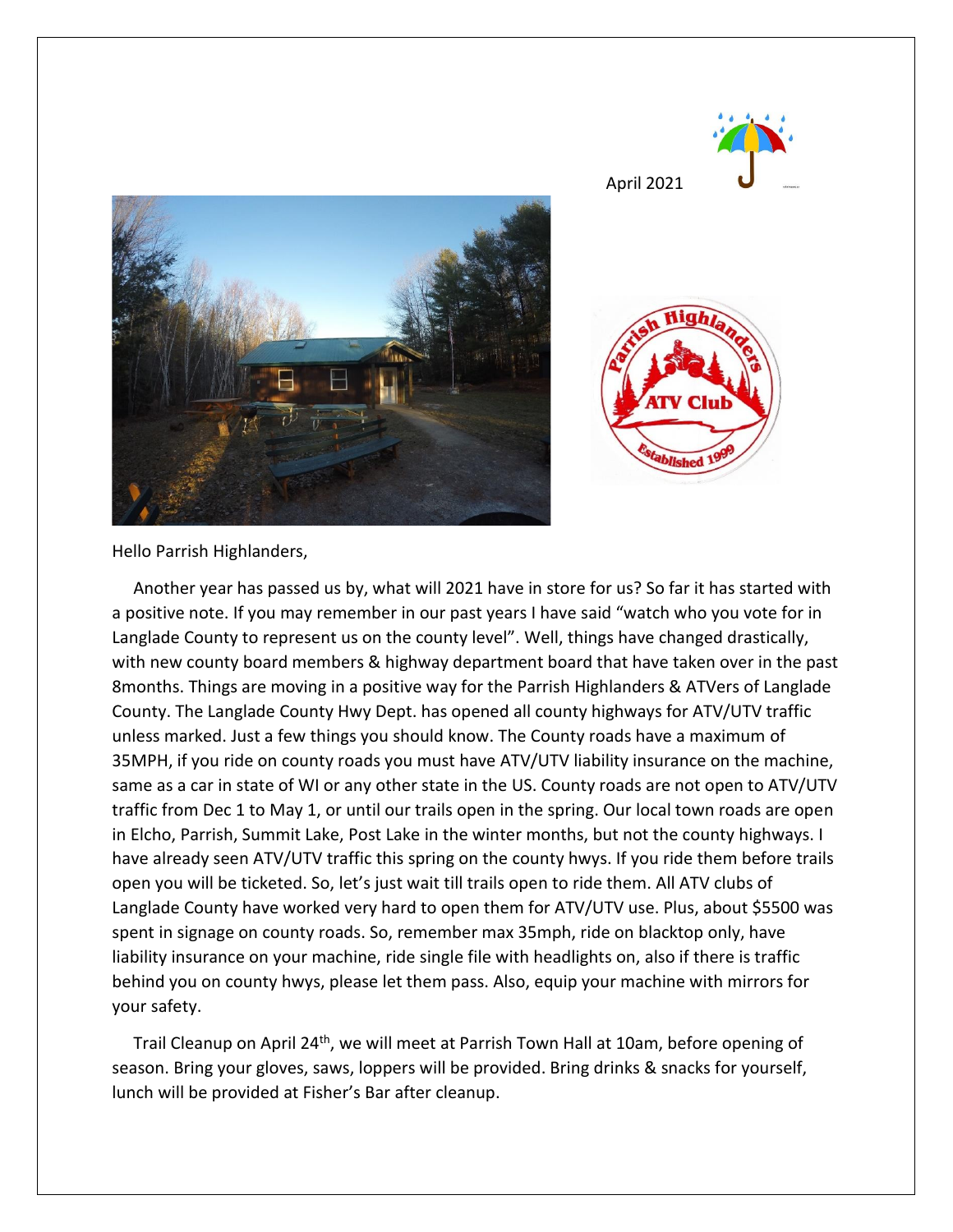Our first club meeting will be 2nd Saturday, May 8<sup>th</sup> at 10am at Parrish Town Hall. Local ride and lunch place will be determined at the meeting.

Cancelled....Free weekend usually held 1<sup>st</sup> Saturday in June at Lil' Hummer Bar & Campground in Pearson has been cancelled. Due to equipment dealers inventory being in short supply, none of our local dealers have 2021 stock to demo. New machines are very hard to find!

 $12<sup>th</sup>$  Annual Northwoods Rally June  $26<sup>th</sup>$  is still on. We do not know about demo rides as of yet, but as of now, I do not think so. This is our major fundraiser for Parrish Highlanders ATV/UTV Club & Pel-cho Mudd-Nutz ATV/UTV Club.

We will have a cash raffle, meat raffles, 50/50 raffle, poker run, music & food/beverages. The clubs need your help to make this fundraiser a success. Please mark on your calendar and come have some fun! Jun 25th setup 4-6pm Fisher's Bar Parrish Wi, Hwy 17 & Hwy Q. Saturday June 26th Rally 9am to 6:30pm. Sun June 27th take-down & cleanup 9am-11am. Lunch on the club after cleanup is complete.

 Parrish Highlanders Membership Drive-Held at our new ATV shelter, July 3-4 10am to 4pm. Free hot dogs & brats. Donation jug for food and trails. If you can volunteer to help, please email or call me. 715-275-3323 or [parrishhighlandersatvclub@gmail.com.](mailto:parrishhighlandersatvclub@gmail.com)

 Meat Raffle Sept 18th Elcho Club House, Elcho, Wi from 3-6pm. Tickets will be available for \$20 donation, 120 tickets sold. 1<sup>st</sup> prize \$400 GF from Fisher's Meats, 2<sup>nd</sup> prize 7cu ft chest freezer, also 50/50 cash raffle and music by Bob Brigham.

Fall ride-Tues Sept 28<sup>th</sup>-Thurs Sept. 30<sup>th</sup>. Details to Follow.

 Chili Dump Oct 9th, after club meeting and election of officers for 2-year term held at new ATV shelter. Bring your thawed homemade chili to the meeting. Brats, burgers & hot dogs club will provide. Happy Trails, Rus

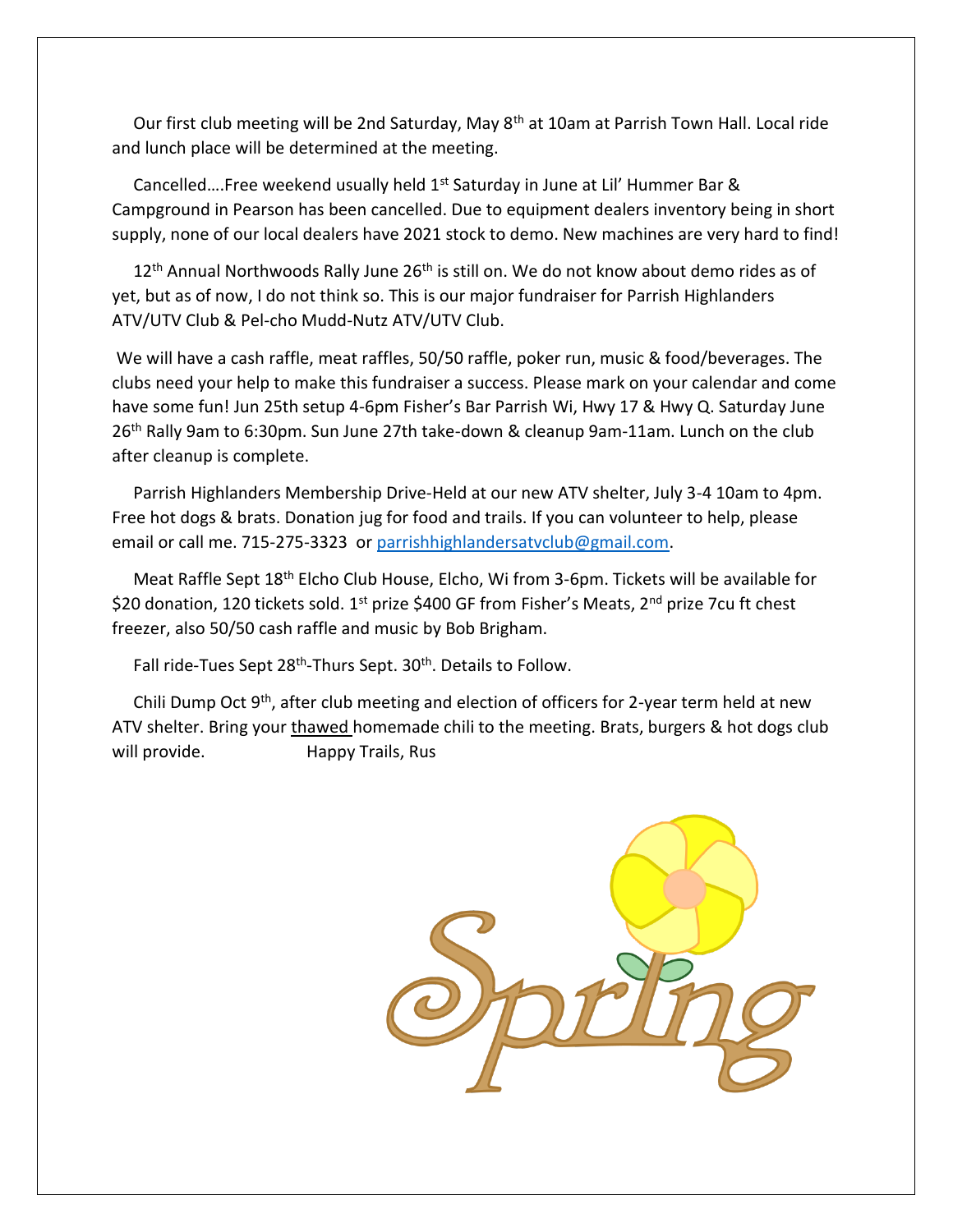

# PARRISH HIGHLANDERS ATV CLUB MEMBERSHIP APPLICATION FORM

| Name                                                                 |              |
|----------------------------------------------------------------------|--------------|
| <b>Address</b>                                                       |              |
| City                                                                 | State<br>Zip |
| Email                                                                | Phone#       |
| Single/Family \$15 Association \$50 $\Box$ New $\Box$ Renewal $\Box$ |              |
| Please make check payable to: Parrish Highlanders ATV Club           |              |

Mail to: P.O. Box 374, Elcho, WI 54428-0374 *Membership is from May 1st to May 1st of following year.*

*Membership dues due May 1st,2021*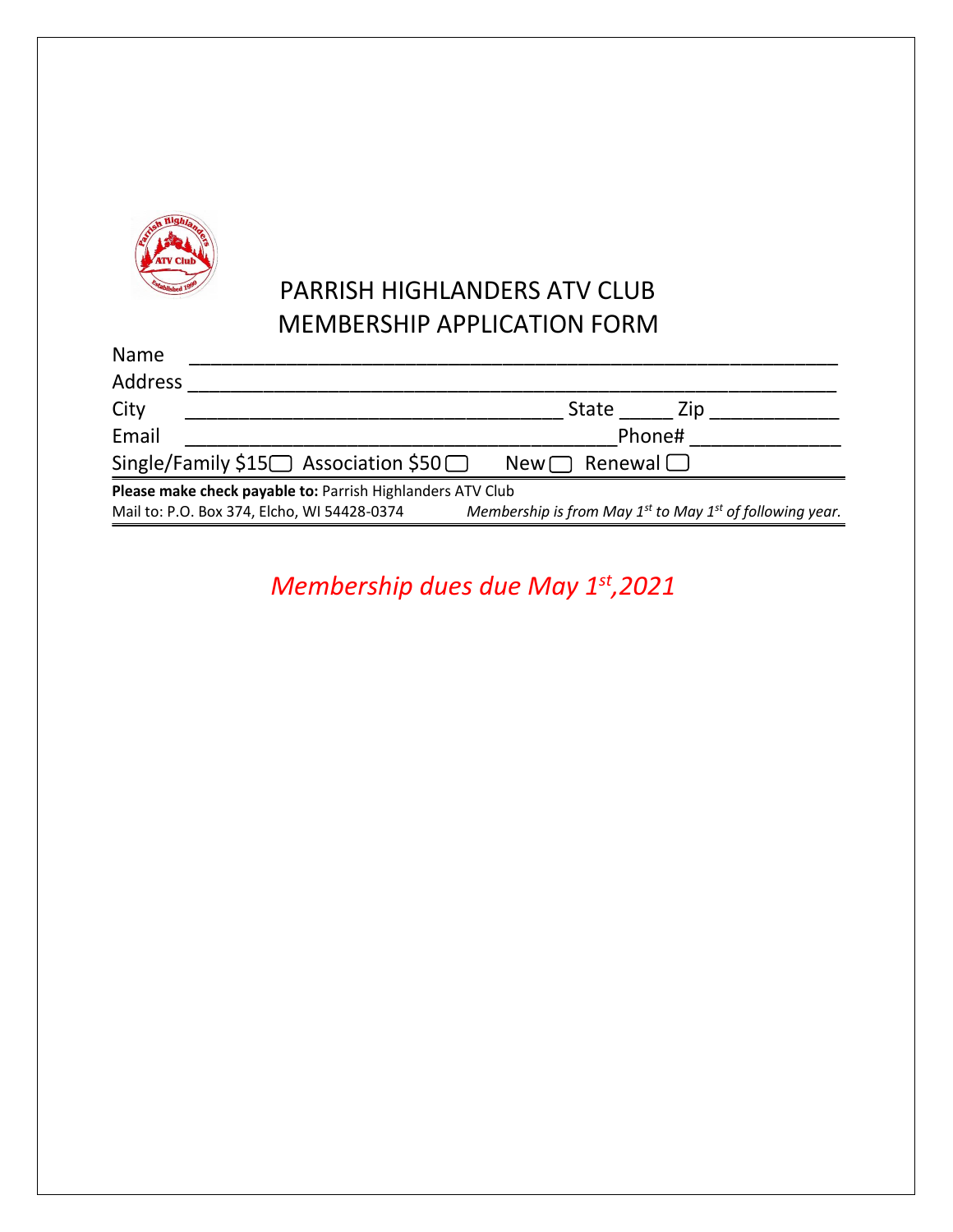Reminders!! ATV trails are open May 1 to Dec 1 every year, weather & trail conditions permitting. County roads are only open to ATV/UTV traffic when trails are open.

# **Recent Law Changes-Reminder from Last Year**

**There have been a number of recent law changes regarding ATV/UTV use. The most important I have summarized below.** 

**For a comprehensive listing please go to the DNR Website. < https://dnr.wi.gov/files/pdf/pubs/le/le0500.pdf>** 

# **UTV Definition Changes**

**The legal definition of an UTV has changed. No longer are low pressure tires required. Now simply 4 or more tires are required. How the width of an UTV is measure has changed. UTVs are required to be originally manufactured, and must have at all times a width of not more than 65 inches as measured laterally between the outermost wheel rim on each side of the vehicle, exclusive of tires, mirrors, and accessories that are not essential to the vehicle's basic operation.** 

### **ATV Passenger Rules**

**Previously only on the roadway were passengers restricted only to those ATVs that were designed and intended for passengers. Now that requirement has been extended to all other areas. ATV operators cannot have a passenger riding in or on any part of an ATV that is not designed or intended to be used by passengers.** 

#### **Lighted Headlamp Display Requirements**

**Previously ATVs and UTVs were required to have a lighted headlamp & tail lamp during hours of darkness or during Day light hours when within a highway. ATVs and UTVs are now required to have a lighted headlamp & tail lamp at all times during operation.** 

#### **New ATV & UTV Auxiliary Lighting Restrictions**

**No person (except EMS personal) may operate an ATV or UTV that is equipped with any of the following: 1. A lamp that emits any color of light other than white or amber and that is visible from directly in front of the ATV or UTV.** 

**2. A lamp that emits any color of light other than red, yellow, amber, or white and that is visible from directly behind the ATV or UTV.** 

**3. A flashing, oscillating, or rotating lamp that emits any color other than yellow or amber. Any person operating an ATV or UTV must dim his or her high-beam headlamps and any auxiliary lamps when within 500 feet of an approaching ATV/UTV or vehicle, and within 500 feet to the rear of another ATV/UTV or vehicle. In addition, an operator must dim his or her backup lamps unless actively backing.** 

## **Speed and Law Concerns**

**The law for ATV/UTV speed is the lesser of 35 MPH or the posted speed limit, no exceptions.**